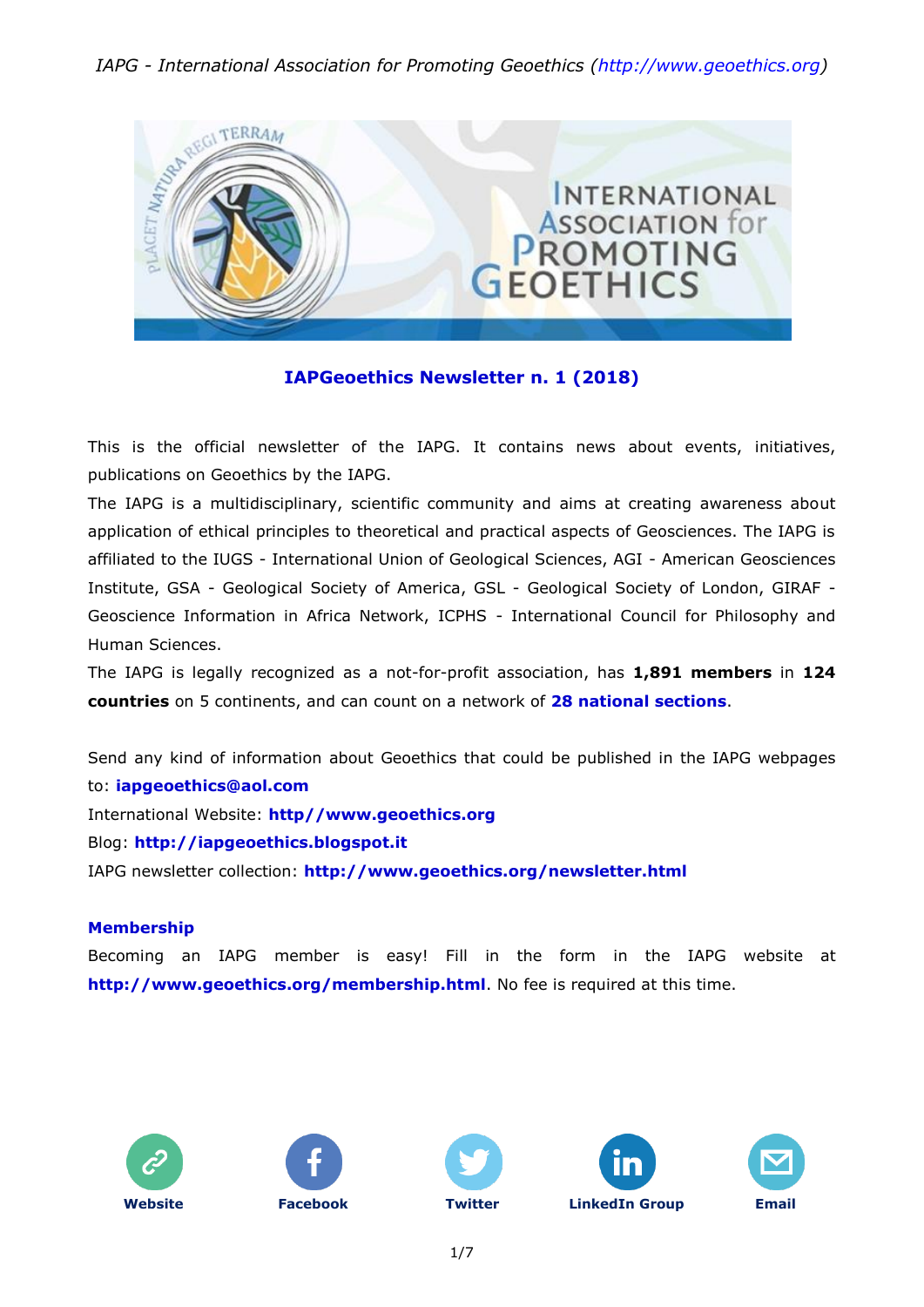# **SUMMARY**

| - Programme of the IAPG events at the EGU 2018           | pag. | 2 |
|----------------------------------------------------------|------|---|
| - RFG 2018 conference - news                             | pag. | 3 |
| - Calls for abstracts                                    | pag. | 3 |
| - And the winners are!!!                                 | pag. | 4 |
| - IAPG report for IUGS on 2017 activities and 2018 plans | pag. | 4 |
| - Geoethical Promise - news                              | pag. | 5 |
| - White Paper on responsible Mining - news               | pag. | 5 |
| - Publications                                           | pag. | 5 |
| - Agreements                                             | pag. | 6 |
| - National sections                                      | pag. | 7 |
| - From the IAPG Blog                                     | pag. | 7 |
| - Donations                                              | pag. |   |
|                                                          |      |   |

### **PROGRAMME OF THE IAPG EVENTS AT THE EGU 2018 Vienna (8-13 April 2018)**



#### **Session EOS4:**

"**Geoethics: ethical, social and cultural implications of geoscience knowledge, education, communication, research and practice**"

Convenership: Silvia Peppoloni, Nic Bilham, Martin Bohle, Giuseppe Di Capua, Eduardo Marone

Oral presentations: 12 April 2018, 08:30-12:00; Room L7 Poster presentations: 12 April 2018, 08:00-19:30, attendance 13:30- 15:00; Hall X1

List of orals and posters: **h[ttp://www.geoethics.org/eg](http://www.geoethics.org/egu2018)u2018**

This session is co-sponsored by IAPG and GSL–Geological Society of London \_\_\_\_\_\_\_\_\_\_\_\_\_\_\_\_\_\_\_\_\_\_\_\_\_\_\_\_\_\_\_\_\_\_\_\_\_\_\_\_\_\_\_\_\_\_\_\_\_\_\_\_\_\_\_

#### **Townhall Meeting TM11:**  "**Seeking Engagement and Input on Harassment and Workplace Climate Issues within the Geoscience Community**"

Convenership: Silvia Peppoloni, Nicholas T. Arndt, Pranoti Asher, Vincent Cronin, Chloe Hill, Mary Anne Holmes, Christopher Keane, Chris McEntee

A joint event IAPG, AGI-American Geosciences Institute, AGU-American Geophysical Union, EGU-European Geosciences Union

Oral presentations: 10 April 2018, 19:00–20:00; Room G2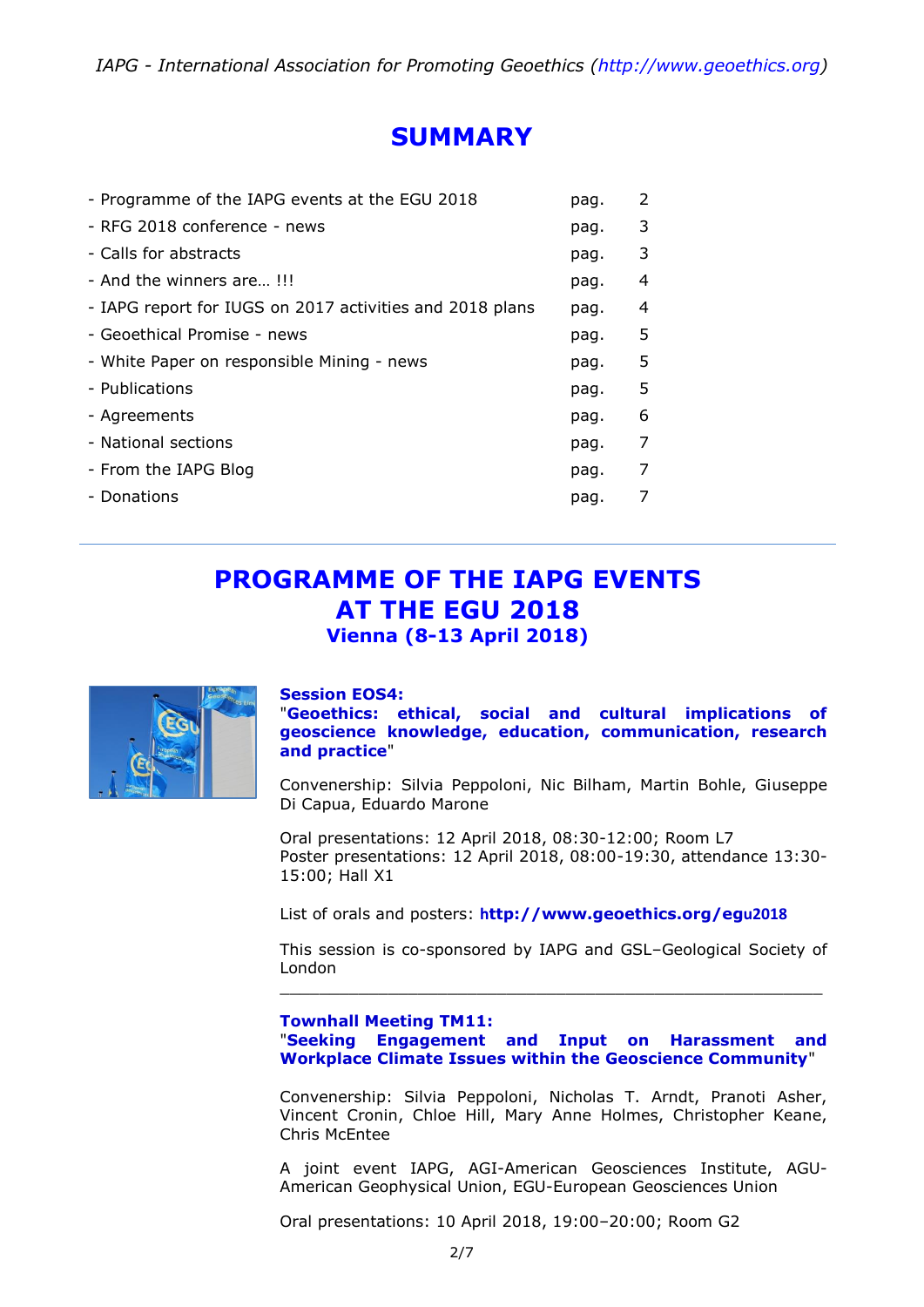**Splinter Meeting SMI28 (by invitations only): "IAPG business meeting"**

Convenership: Silvia Peppoloni, Giuseppe Di Capua

11 April 2018, 15:30–17:00; Room 0.15

### **RFG 2018 CONFERENCE - NEWS Vancouver (16-21 June 2018)**



The call for abstracts of the 5 sessions on different issues of interest for geoethics was successful. We got 54 abstracts in total, so all our sessions have been confirmed and will be included in the final programme of the conference.

\_\_\_\_\_\_\_\_\_\_\_\_\_\_\_\_\_\_\_\_\_\_\_\_\_\_\_\_\_\_\_\_\_\_\_\_\_\_\_\_\_\_\_\_\_\_\_\_\_\_\_\_\_\_\_

**Session RS8: "Geoethics and the Responsible Conduct of Scientists"**

**Session RS9: "Geoethics in georisks management for a safer and more resilient society"**

**Session RS10: "Geoethics in geoscience education, communication and citizen science: experiences, approaches, and concepts"**

**Session RS12: "Forensic Geology: Ethics, Communication, Regulation and Opportunities"**

**Session RS13: "Geoethics and Environmental and Social Responsibility: Doing the Right Thing to Develop Resources for Future Generations"**

IAPG is technical partner of the RFG 2018 Conference.

More info will be available here: **<http://www.geoethics.org/rfg2018>**

### **CALLS FOR ABSTRACTS**



36th General Assembly of the European Seismological Commission La Valletta (Malta), 2-7 September 2018

#### **Session S40: "Seismology and Society"**

This session is supported by IAPG

Deadline of the call for abstracts: 31 March 2018

More info: **[http://www.escmalta2018.eu/page/Sessions\\_n#S40](http://www.escmalta2018.eu/page/Sessions_n#S40)**

\_\_\_\_\_\_\_\_\_\_\_\_\_\_\_\_\_\_\_\_\_\_\_\_\_\_\_\_\_\_\_\_\_\_\_\_\_\_\_\_\_\_\_\_\_\_\_\_\_\_\_\_\_\_\_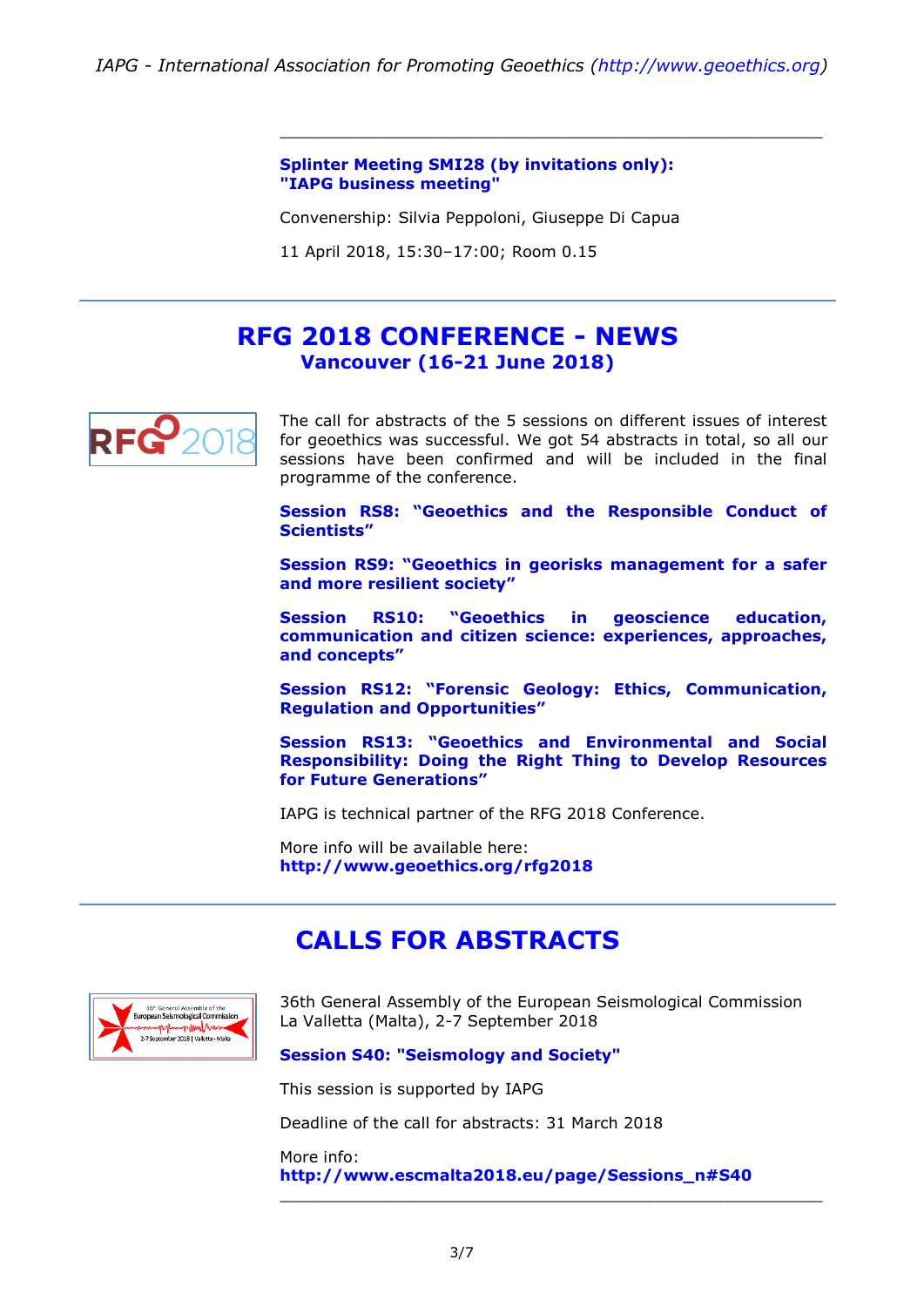

89th Congress of the Geological Society of Italy, jointly with the Italian Society of Mineralogy and Petrography Catania (Italy), 12-14 September 2018

**Session P50: "History of geosciences and Geoethics: the right way for social responsibility"**

This session is supported by IAPG and INHIGEO

Deadline of the call for abstracts: 11 May 2018

More info: **[http://www.sgicatania2018.it/index.php/sessioni/elenco](http://www.sgicatania2018.it/index.php/sessioni/elenco-sessioni-new#P50)[sessioni-new#P50](http://www.sgicatania2018.it/index.php/sessioni/elenco-sessioni-new#P50)**

# **AND THE WINNERS ARE… !!!**



Yankho Naomi Kalebe (Malawi) and Patrick Bacirhonde Maheshe (Democratic Republic of Congo) have won the selection for the financial support for their abstracts submitted in the IAPG sessions on geoethics respectively at EGU 2018 and RFG 2018.

Read more: **[http://iapgeoethics.blogspot.it/2018/01/and-winners](http://iapgeoethics.blogspot.it/2018/01/and-winners-are.html)[are.html](http://iapgeoethics.blogspot.it/2018/01/and-winners-are.html)**

# **IAPG REPORT FOR IUGS ON 2017 ACTIVITIES AND 2018 PLANS**



IAPG has submitted its annual report to the IUGS - International Union of Geological Sciences, as affiliated organization. 2017 has been a new memorable year for IAPG and numerous activities have been already planned for 2018.

The report was presented by Silvia Peppoloni (IAPG Secretary General) at the 72<sup>nd</sup> Executive Committee Meeting of the IUGS, held at the Deutsches GeoforschungsZentrum (GFZ) in Potsdam (Germany), from 23 to 24 January 2018.

Download the IAPG Report (pdf file): **[http://docs.wixstatic.com/ugd/5195a5\\_5945122f3f5248f0a7](http://docs.wixstatic.com/ugd/5195a5_5945122f3f5248f0a7ac6192b3344587.pdf) [ac6192b3344587.pdf](http://docs.wixstatic.com/ugd/5195a5_5945122f3f5248f0a7ac6192b3344587.pdf)**

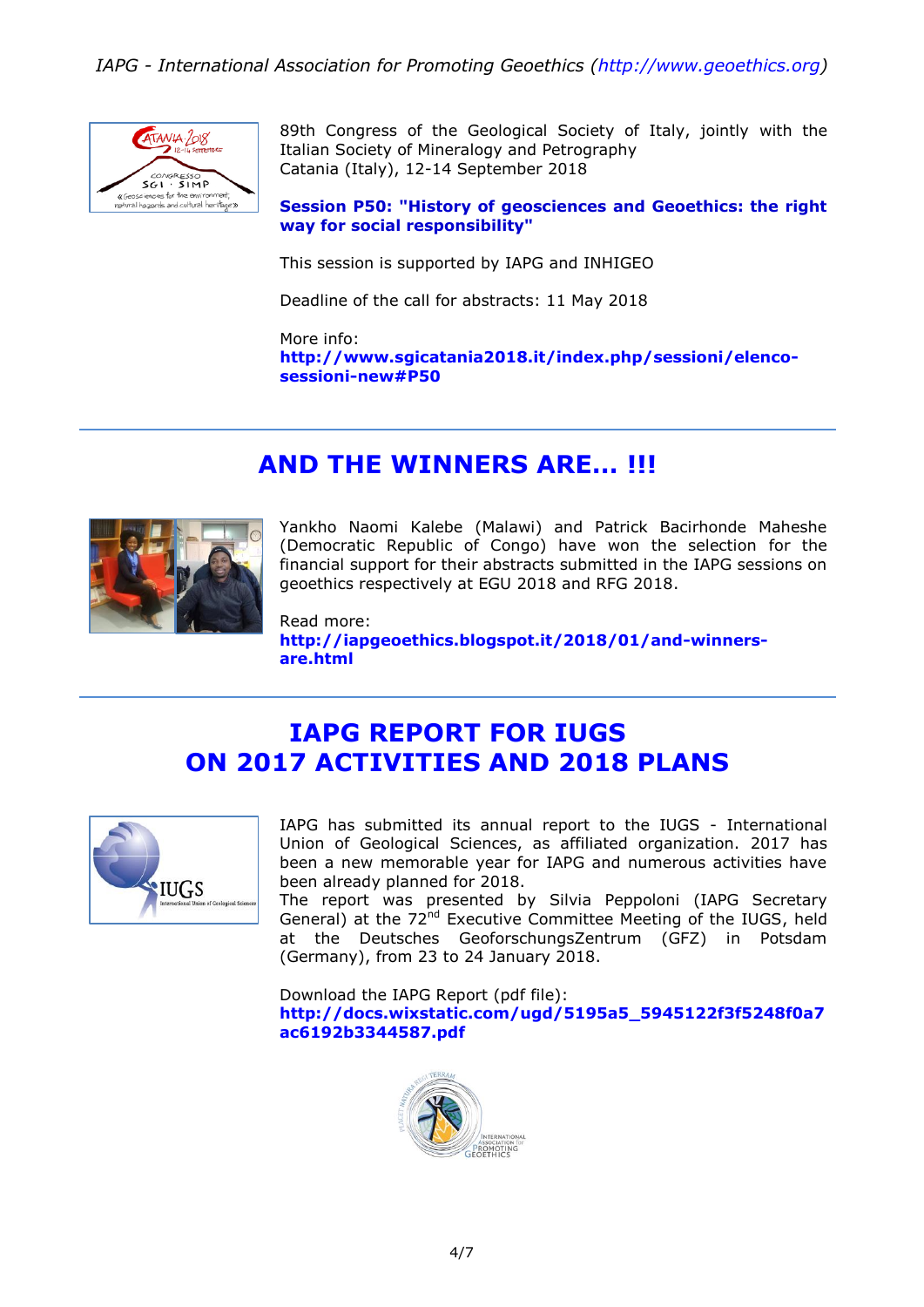### **GEOETHICAL PROMISE - NEWS**



During the  $72^{nd}$  Executive Committee Meeting of the IUGS – International Union of Geological Sciences in Potsdam (Germany), from 23 to 24 January 2018, Silvia Peppoloni (IAPG Secretary General) announced the Italian initiative to introduce the Geoethical Promise as official declaration during the ceremony for the geological master degree in Italian Universities.

In the picture, Silvia delivers the "Geoethical Promise" parchment to Prof. Qiuming Cheng, President of the IUGS.

More about the "Geoethical Promise": **<http://www.geoethics.org/geopromise>**

# **WHITE PAPER ON RESPONSIBLE MINING - NEWS**



#### **The White Paper has been translated in Swedish and Greek**.

IAPG wishes to thank Nikolaos Arvanitidis (SGU - Geological Survey of Sweden) for these translations.

Download the White Paper on Responsible Mining – vers. 1.0: **<http://www.geoethics.org/wp-responsible-mining>**



A **video** on the White Paper on Responsible Mining (by the RFG 2018 conference).

\_\_\_\_\_\_\_\_\_\_\_\_\_\_\_\_\_\_\_\_\_\_\_\_\_\_\_\_\_\_\_\_\_\_\_\_\_\_\_\_\_\_\_\_\_\_\_\_\_\_\_\_\_\_\_

IAPG wishes to thank RFG organizers for this video.

Video: **<https://youtu.be/MAKnWCdMAbk>**

### **PUBBLICATIONS**

| <b>ANNALS of GEOPHYSICS</b><br><b>INGV</b> |                                                                                    |  |  |  |  |               |         |  |  |
|--------------------------------------------|------------------------------------------------------------------------------------|--|--|--|--|---------------|---------|--|--|
|                                            |                                                                                    |  |  |  |  | <b>SEARTS</b> | FUERING |  |  |
| Home a Antiques a Vol 68 (2012).           |                                                                                    |  |  |  |  |               |         |  |  |
| Vol 60 (2017)                              |                                                                                    |  |  |  |  |               |         |  |  |
|                                            | Fast Truck 7: Georthics at the heart of all geoscience                             |  |  |  |  |               |         |  |  |
|                                            | Edited by Silvie Repoloni, Guaepee Di Capus, Peter T. Editmielo, Vincent S. Cronin |  |  |  |  |               |         |  |  |

22 papers have been published in the special issue "**Peppoloni S., Di Capua G., Bobrowsky P.T., Cronin V.S. (Eds.). Geoethics at the heart of all geoscience, Annals of Geophysics, 2017, Vol. 60, Fast Track 7**".

\_\_\_\_\_\_\_\_\_\_\_\_\_\_\_\_\_\_\_\_\_\_\_\_\_\_\_\_\_\_\_\_\_\_\_\_\_\_\_\_\_\_\_\_\_\_\_\_\_\_\_\_\_\_\_

Other 4 papers will be published soon.

All these papers can be downloaded for free: **<http://www.geoethics.org/geoethics-ag2017>**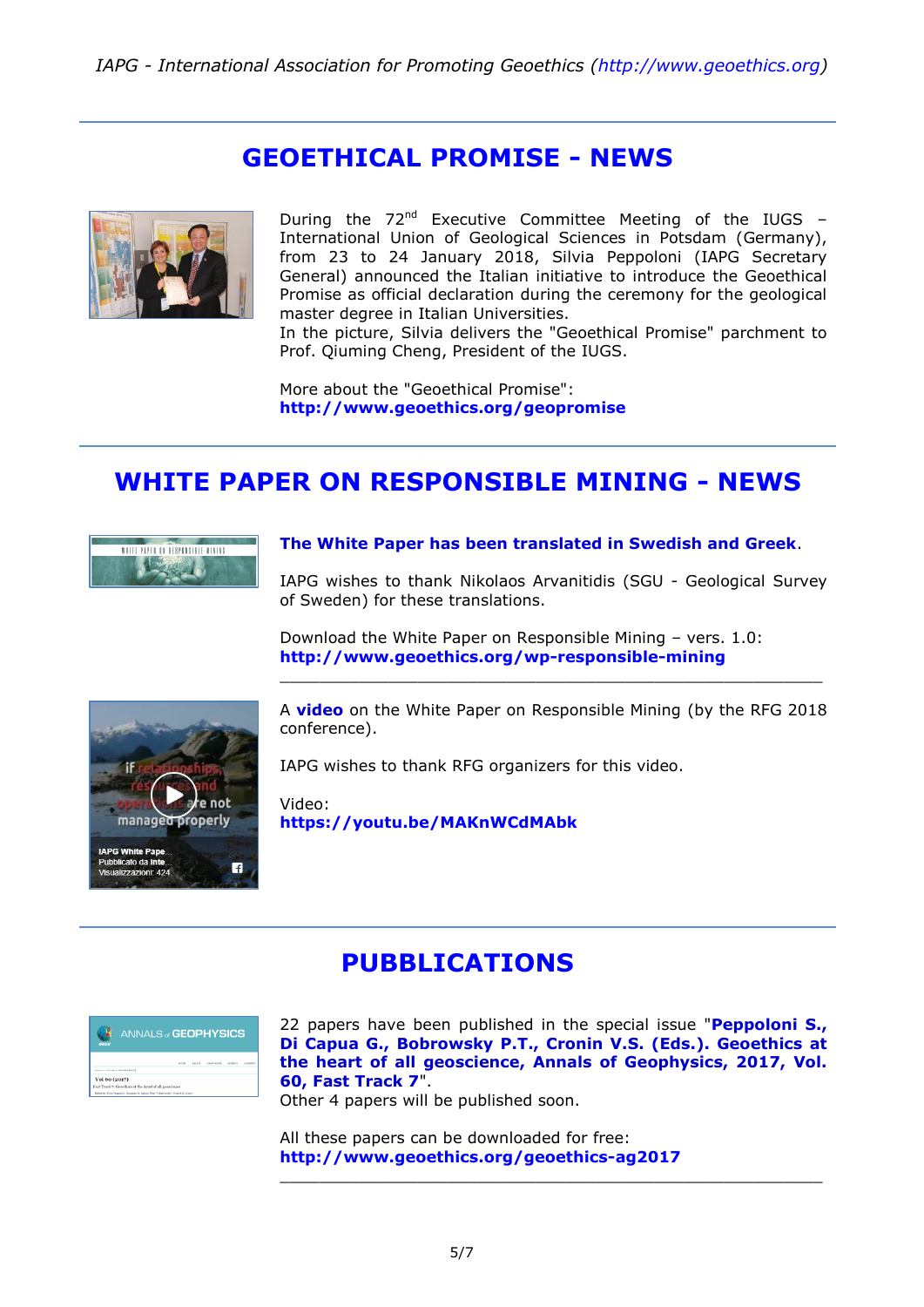*IAPG - International Association for Promoting Geoethics [\(http://www.geoethics.org\)](http://www.geoethics.org/)*



**Ethics and Geosciences: discovering the International Association for Promoting Geoethics - interview with Silvia Peppoloni (IAPG Secretary General)**, by Jonathan Rizzi

Read the article: **[https://blogs.egu.eu/divisions/nh/2018/01/22/ethics-and](https://blogs.egu.eu/divisions/nh/2018/01/22/ethics-and-geosciences-discovering-the-international-association-for-promoting-geoethics/)[geosciences-discovering-the-international-association-for](https://blogs.egu.eu/divisions/nh/2018/01/22/ethics-and-geosciences-discovering-the-international-association-for-promoting-geoethics/)[promoting-geoethics/](https://blogs.egu.eu/divisions/nh/2018/01/22/ethics-and-geosciences-discovering-the-international-association-for-promoting-geoethics/)**

This article was published in the blog of the Natural Hazards (NH) Division of the European Geosciences Union (EGU) \_\_\_\_\_\_\_\_\_\_\_\_\_\_\_\_\_\_\_\_\_\_\_\_\_\_\_\_\_\_\_\_\_\_\_\_\_\_\_\_\_\_\_\_\_\_\_\_\_\_\_\_\_\_\_



**The Cape Town Statement on Geoethics and the IAPG network**, by Silvia Peppoloni and Giuseppe Di Capua

Read the article:

**[https://www.epos-ip.org/cape-town-statement-geoethics](https://www.epos-ip.org/cape-town-statement-geoethics-and-iapg-network)[and-iapg-network](https://www.epos-ip.org/cape-town-statement-geoethics-and-iapg-network)**

This article was published in the The EPOS Newsletter, issue 01, January 2018, Article 02

# **AGREEMENTS**



The **International Network of Young and Early-Career Geoscientists (YES)** and the International Association for Promoting Geoethics (IAPG) have signed an agreement for cooperation on 5 February 2018. The agreement expresses a mutual desire to officially co-operate on a range of themes in the field of geoethics as already done unofficially in the last years, in particular, to promote the discussion on geoethical issues among the international community of young and early-career Earth Scientists. The agreement helps to assure a continued IAPG-YES Network collaboration and coordination on issues of common interests.

List of IAPG affiliations and agreements: **<http://www.geoethics.org/affiliations-agreements>**



**AGU – American Geophysical Union** and the IAPG have renewed their Memorandum of Understanding (MoU) on 2 January 2018. The first MoU was signed on 10 November 2015. The MoU expresses a mutual desire to co-operate on a range of themes in the field of Geoethics.

\_\_\_\_\_\_\_\_\_\_\_\_\_\_\_\_\_\_\_\_\_\_\_\_\_\_\_\_\_\_\_\_\_\_\_\_\_\_\_\_\_\_\_\_\_\_\_\_\_\_\_\_\_\_\_

Website of the AGU Scientific Integrity and Professional Ethics: **<https://ethics.agu.org/>**